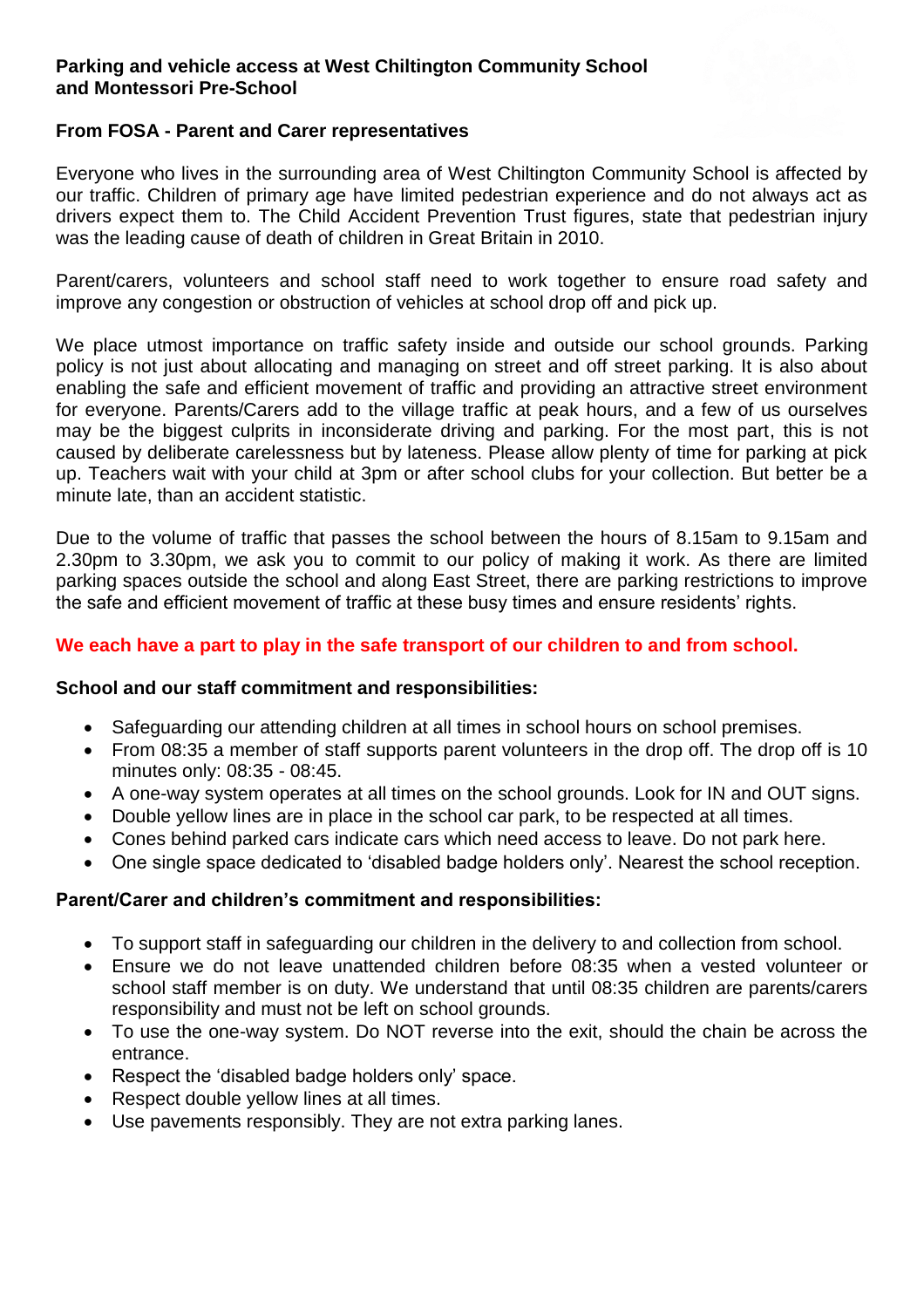**This document is designed to improve the running of the school drop off and pick up, parking allocations in the surrounding area, and ensure emergency access at all times.**

Parking in the surrounding area falls into these categories: School grounds, Street Parking and Car Parks. Please refer to the map provided or ask at the office if unclear on any stated location.

# **These are areas in which we recommend you CAN park:**

- On-street Parking:
	- o East Street on the single side of road closest to school, and where there are no white or no yellow lines.
	- o Broadford Bridge Road (avoid driveways and ensure junction safety)
	- o Church Street (avoid private spaces, drives and the junction by the Village House/Post Office)
- Car Parks
	- o Queens Head Pub car park (parents are advised by school if there is an event / car park exclusion) - with thanks to the Queen's Head owners
	- o St. Mary's Church small Car Park, at entrance to Church (parents are advised by school if there is an event / car park exclusion)
	- o St. Mary's Church Hall Car Park (parents are advised by school if there is an event / car park exclusion) there is both a tarmac and an overflow field car park here school is a 2 minute walk through the cemetery onto Church Street and accessible with buggies

## **These are areas in which we recommend and ask you DO NOT park:**

- School grounds (exceptions noted below)
- Orchard Dell and all other Private Roads
- Private driveways and garage access
- East Street, avoid all restricted white/yellow line markings. These enable resident gate access.
- East street south side between school and village shop on school side.
- East street north side beyond the safe straight section at the Rectory.
- Within 25m of the Church Street/East street junction on either street to avoid cars exiting Church Street swinging into the oncoming lane and to allow the Rydon school bus to manoeuvre at the Queen's Head Pub to drive into Broadford Bridge Road and into Orchard Dell to turn around. The children get off the bus outside the pub on the Church Street side.

### **We each have responsibility to comply with general Highway Code and common sense:**

- DO NOT obstruct the chained or open IN or OUT ACCESS at school in case of **EMERGENCY ACCESS** at all times.
- DO NOT park on double yellow lines no waiting at any time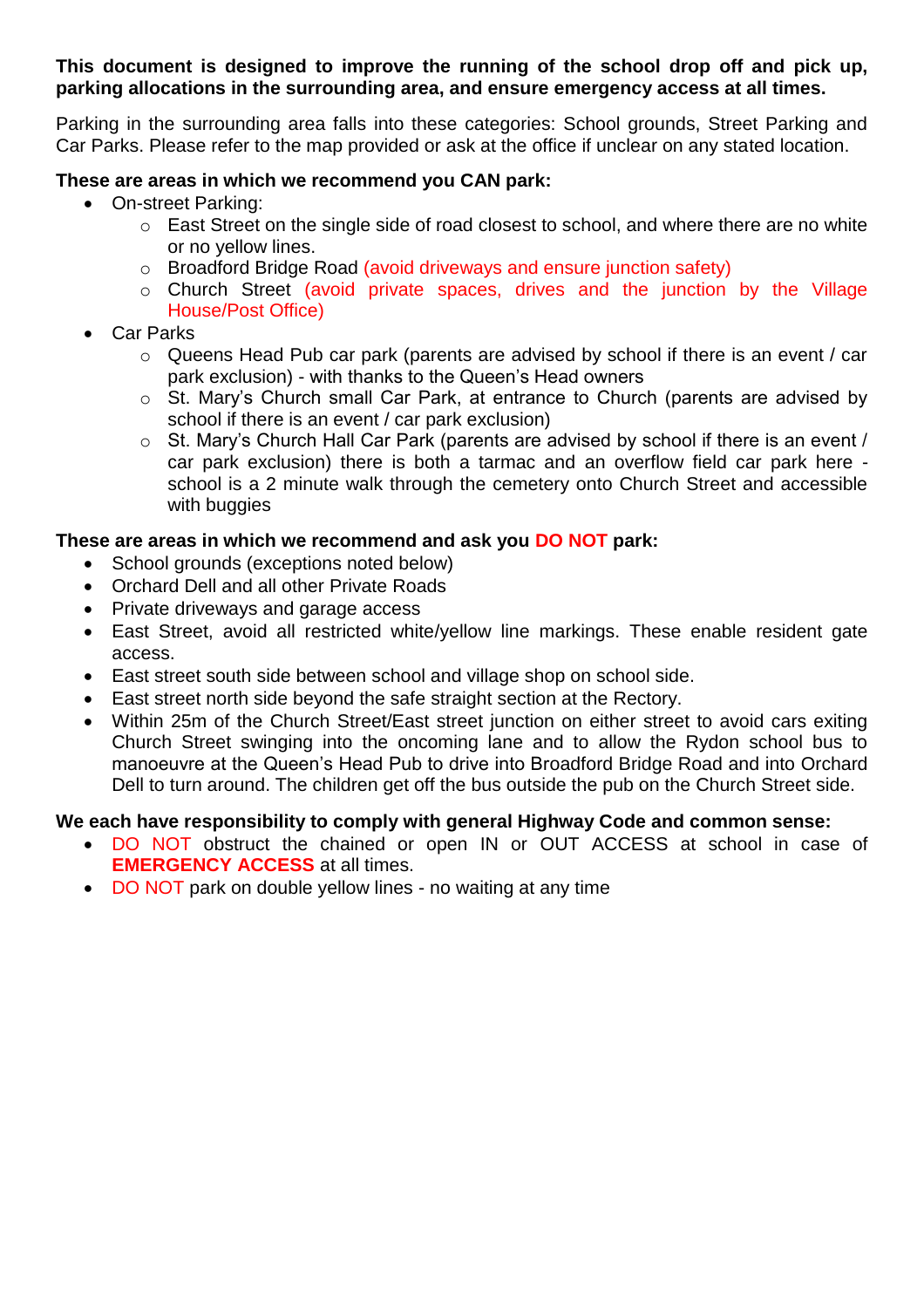#### **School Parking**



## **School drop off system**

To help the parent/carer volunteers to enable a safe and efficient drop off we need your cooperation:

- The drop off window is 10 minutes only: 08:35 08:45.
- No children to be dropped off before 08:35 when a vested volunteer or school staff is on duty. Until 08:35 children are parents/carers responsibility.
- Please give way to traffic at the IN and OUT access of the school to prevent congestion and keep the traffic flowing at this busy time of day.
- Avoid congestion at the entrance to enable other non-school traffic to pass safely and freely.

### **Pick up**

- Each child is to be collected by their parent/carer from the class staff. If a different person is collecting, the school office must be notified in advance by parent/carer. Tel: 01798 813319
- Follow the Parking guidelines.

### **After School Clubs**

Children are leaving the school after various school clubs at around 4pm or later. They are at risk of accident as at normal pick up time. The same rules apply. Please do not park on school premises. The chain may be across the entrance after school.

### **Volunteers/ Club helpers**

To enable volunteers to provide equipment and support to school, permits will be issued to drivers of vehicles for use during after school clubs or events to let them park in school staff spaces. Ask your FOSA representative or at the School Office for more details.

### **Special Events**

There are occasions when we permit parking in the school playground. Usually to accommodate large numbers for special events. On these occasions, this will be announced via the school newsletter.